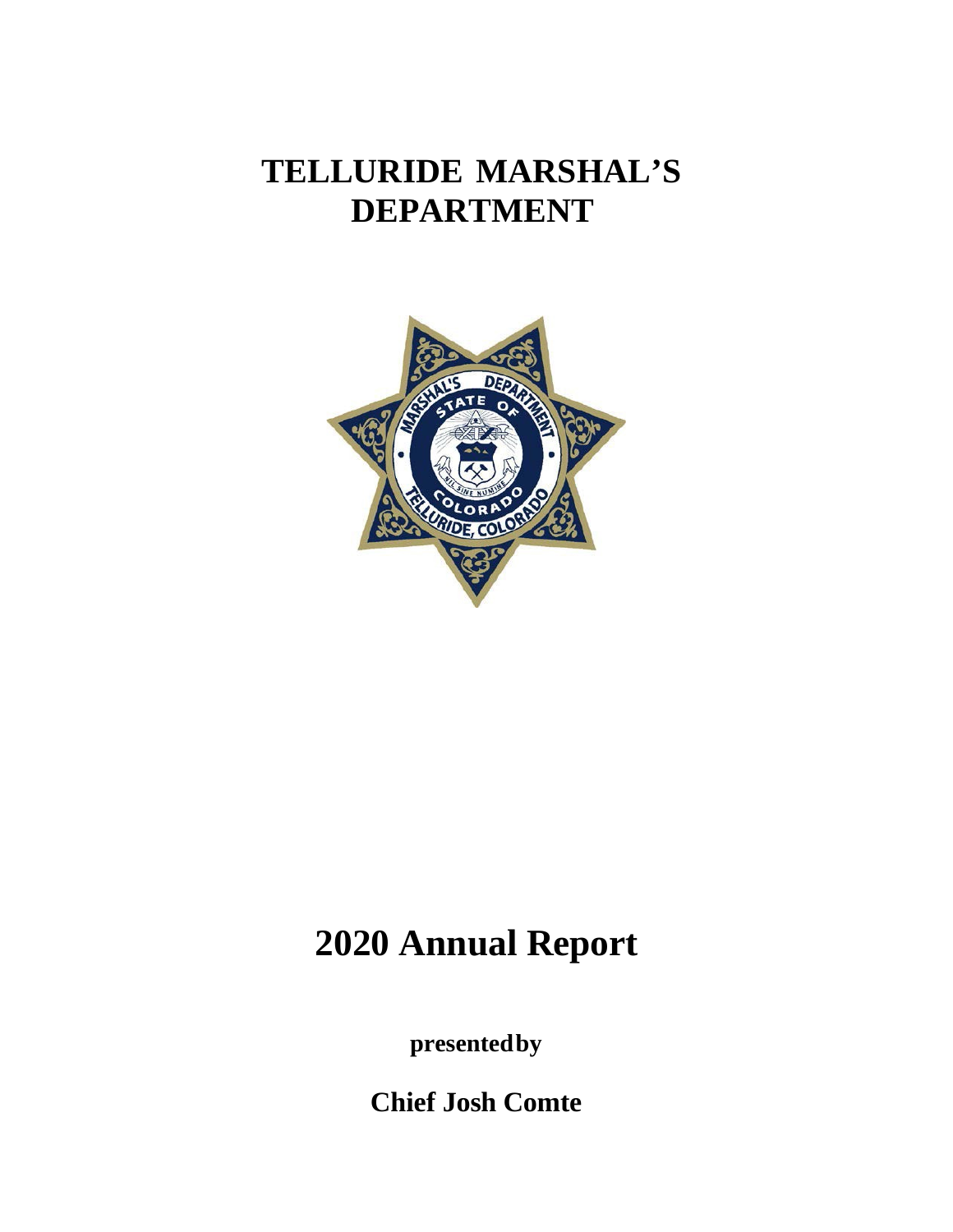Memorandum To: Town Manager Ross Herzog From: Chief Josh Comte Date: May 3, 2021 Re: Telluride Marshal's Department 2020 Annual Report

It is my pleasure to present the Telluride Marshal's Department 2020 Annual Report which provides an overview of the department's staffing, service demands, the status of crime and traffic in the community and the impact of special events on services and budget.

Like the rest of the nation, Telluride was heavily impacted by the global pandemic. Dealing with a pandemic and public health orders was something new for everyone, including the Telluride Marshal's Department. Early on, TMO staff refrained from proactive work handling most calls via a phone call where applicable. Given the constantly changing environment with the pandemic, this decision was made to keep TMO staff, and the public, healthy and maintain a department that could effectively respond to calls and perform our daily functions. Following directions from the State as well as County Public Health officials, the Telluride Marshal's Department took an education first approach when dealing with violations or questions regarding Public Health Orders.

In another first for the Town of Telluride, during the summer months, the north side of Colorado Ave was closed to traffic as to allow outdoor dining. This had a very positive impact on those businesses on Colorado Ave but had negative impacts on surrounding neighborhoods due to increased traffic. All westbound traffic was pushed to Pacific Ave or Columbia Ave resulting in complaints of speeding and other traffic violations. Telluride also saw extremely high levels of tourists in town over summer, which only added to the heavy traffic flow throughout town.

The Class "A" categories of offenses that constitute Violent Crime and Serious Property Crimes saw a dramatic decrease from the previous year and once again, was our lowest number in the last five years. Property Crimes remain the highest number of the Class "A" crimes and were slightly higher than 2019 but are still the second lowest year over the past 5 years. Class "A" crimes are the more serious of offenses and include Homicide, Sexual Assault, Robbery, Aggravated Assault, Burglary, Theft and Auto Theft. Please see Appendix A for further.

Class "B" offenses include Trespass, Disorderly Conduct, Harassment, Liquor Violations, Vandalism and Criminal Mischief, Drugs and Failure to Appear and All Other. In this category, we saw a significant decrease to 97 total cases compared to 138 in 2019. This was again a 5 year low.

In the area of arrests, 2020 saw the lowest number of arrests in 5 years with a total of 57 adult arrests. The only category that saw an increase was in vandalism. All other categories saw significant decreases the most substantial decreases appearing in arrests for Failure to Appear, Drug Offenses, and Disorderly Conduct.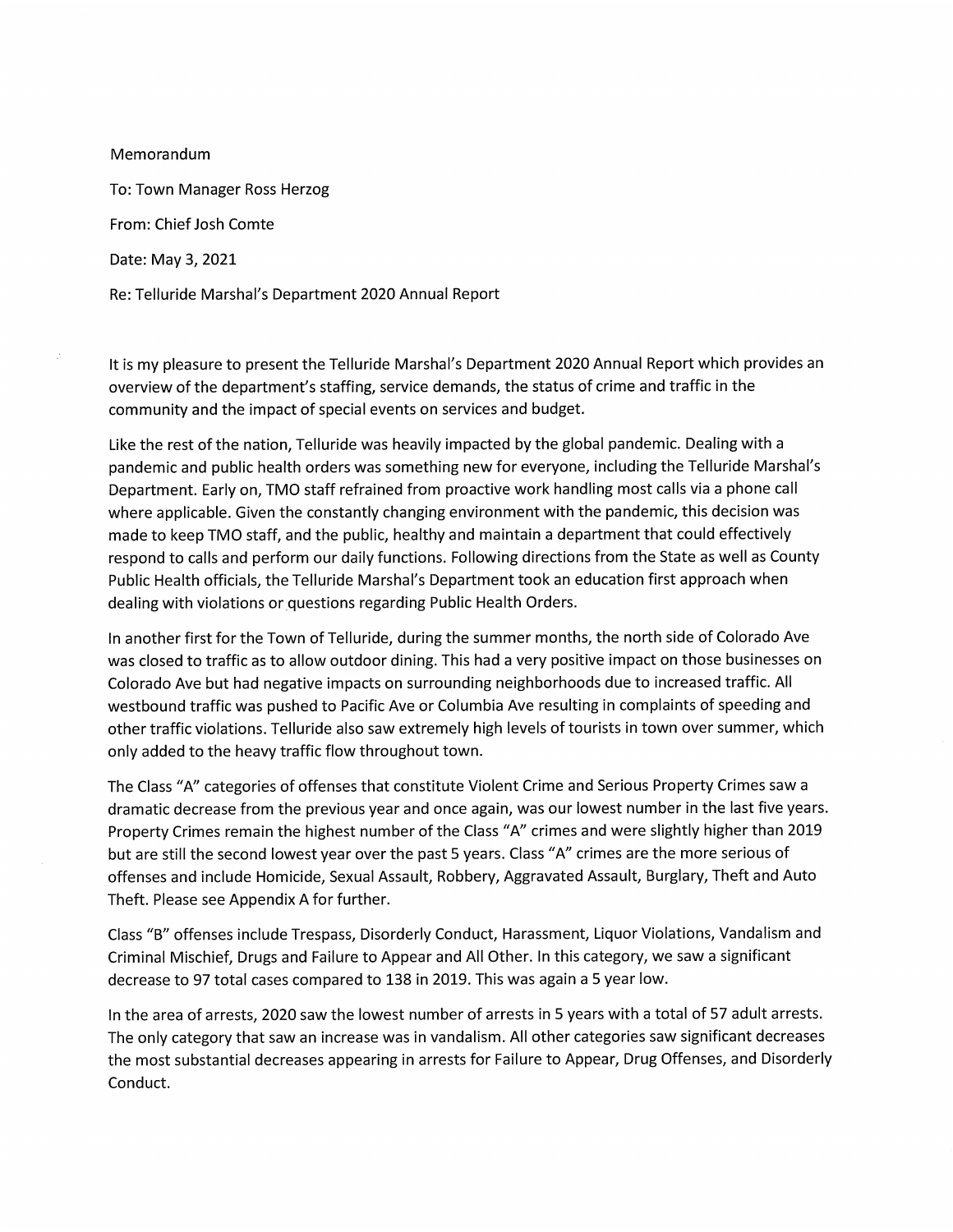Calls for service, as recorded by our regional dispatch center WestCo, saw a 1.5 % decrease in 2020 from 2019. Calls for service include not only citizen requests for assistance, but proactive, officer-initiated activity such as traffic stops and parking enforcement, building checks, citizen assists, and other circumstances discovered by officers while on patrol. Responding to community concerns accounts for most of our officers self-initiated activity with the focus being on quality of life issues for residents and visitors.

In a typical year, we would enjoy a large number of festivals however, due to COVID, there were no festivals held in town during 2020.

During 2020, the Telluride Marshal's Department hired 6 new employees, 4 Deputies and 2 Code Enforcement Officers. These hires helped us fill much needed vacancies but training new employees is a time-consuming process with each deputy participating in our Field Training Program for approx. 4 months and Code Enforcement for 2 months.

We at the Telluride Marshal's Department would like to thank Mayor Delanie Young, the members of Town Council, Town Manager Ross Herzog, and the citizens of Telluride for their continued support over the previous year. I would also like to thank the Telluride Marshal's staff for their professionalism, dedication to the community, and flexibility in dealing with all the challenges 2020 presented.

We will continue to work with, and serve, the community, protect the constitutional rights of all citizens, and defend the quality of life enjoyed in Telluride.

Respectfully submitted,

Chief Josh Comte Telluride Marshal's Department

\*Thank you to Joyce Kimball for her hard work and dedication in compiling the crime data presented in the report.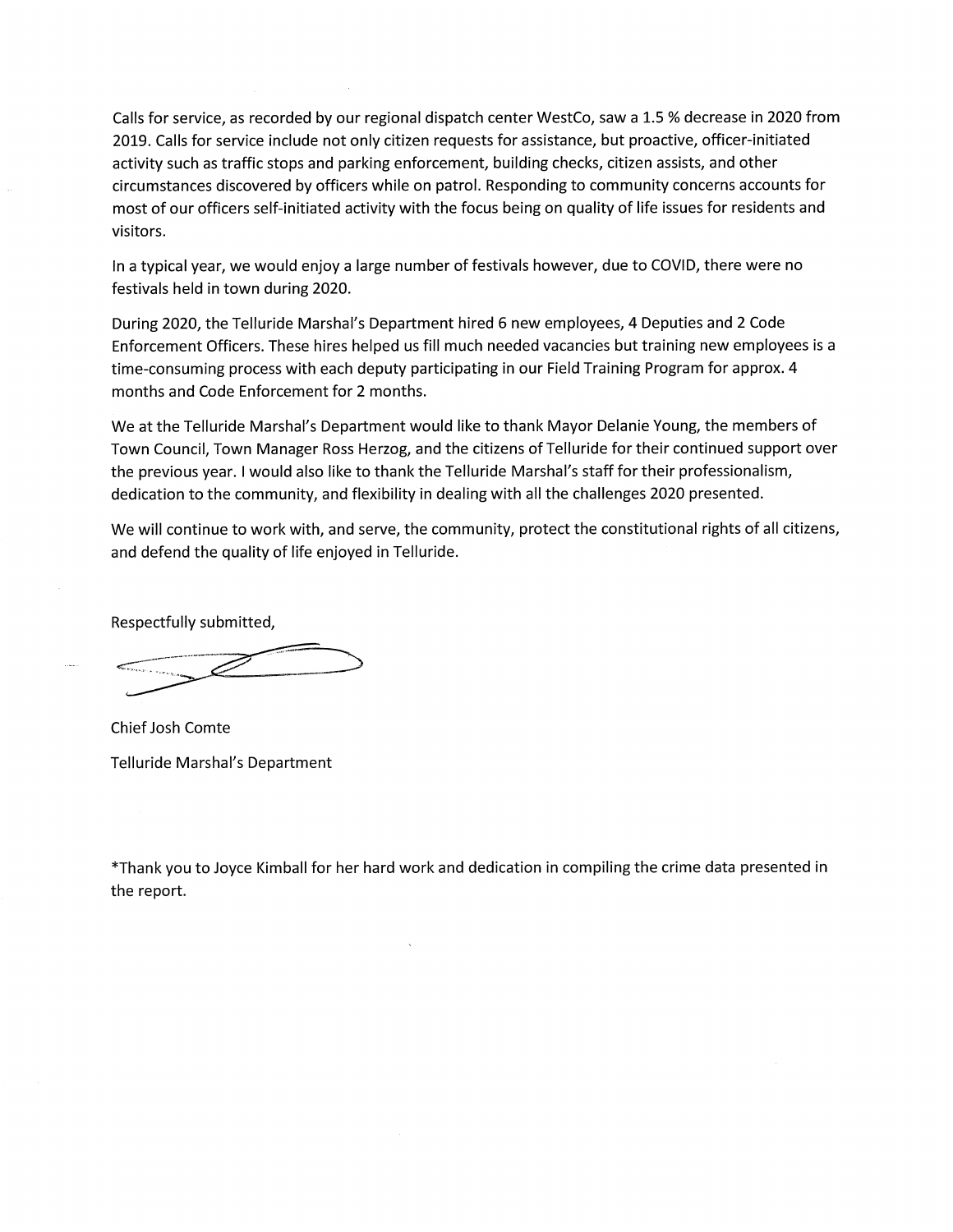#### CRIME, TRAFFIC, and PARKING in TELLURIDE

Calls for service handled by our dispatch center decreased from 4,402 in 2019 to 4,336 in 2020. This was the 4<sup>th</sup> year in a row of a reduction in calls for service.

As noted in Appendix "A", the combined Class "A" categories of Violent Crimes and Property Crimes saw a decrease overall. For Crimes Against Persons, we dropped to a total of 10, down from 16 in 2019. All of these were in the Assault category. For Crimes Against Property, we increased to 87 in 2020, up from 85 in 2019. In the section, we increased by 3 crimes in Vandalism and up 1 crime in Theft.

When looking at arrests made for both Class "A" and Class "B" offenses, the number was drastically reduced from 109 in 2019 to 57 in 2020. There are many reasons for this drop in arrests. Due to COVID restrictions, TMO staff was limiting their proactive enforcement in order to remain healthy. Second, San Miguel County Jail imposed restrictions on what crimes they would take arrestees for. Third, due to Public Health Orders, many local businesses were closed and for a decent amount of time, large gatherings were not allowed, and people were asked to remain in their home.

Case reports completed for the year were down from 409 in 2019 to 306 in 2020. This also was a 5-year low.

Accident reports also saw a decrease in 2020 from 2019. In 2020 there were 86 traffic accident reports completed by TMO staff compared to 151 in 2019.

As a member of the 7<sup>th</sup> Judicial District Critical Incident Investigation Team, we continue to participate in the investigation of officer-involved shootings that occur in the area. On average, the team is called out at least once a year to investigate critical incidents in our judicial district. Our Detective did not respond to any callouts this year.

For the majority of 2020, we had two Code Enforcement Officers, one of whom was brand new. A third was hired however resigned from the department a short time later. Per our MOU with San Miguel County, TMO Code Enforcement continued to assist with animal calls in San Miguel County.

As a tourist destination, the Telluride Marshal's Department maintains the philosophy that public education in regard to traffic, municipal ordinances, and parking regulations is the first level of enforcement in most circumstances. Issuing verbal and written warnings provides the officer the opportunity to inform and educate the community and visitors of ordinances specific to Telluride in a non-punitive manner. Telluride saw unprecedented visitors during the summer of 2020, most of which drove to the area. Additionally, Colorado Ave was turned into a one-way road with the north side closed to allow outdoor dining. This caused traffic to be diverted to Columbia Ave and Pacific Ave. Stops signs were added at all intersections for east/westbound traffic on Columbia Ave in an effort to reduce speeding. Responding to public concerns about traffic complaints and other public nuisance issues, deputies issued a total of 188 county/state and municipal court citations compared to 203 from the previous year. This number is significant, again due to COVID, TMO refrained from proactive activity during the early months of the pandemic. Parking citations saw a significant decrease as well. In 2019, there were 4,762 citations issued. In 2020, only 1,082 parking citations were issued. Out of the 1,082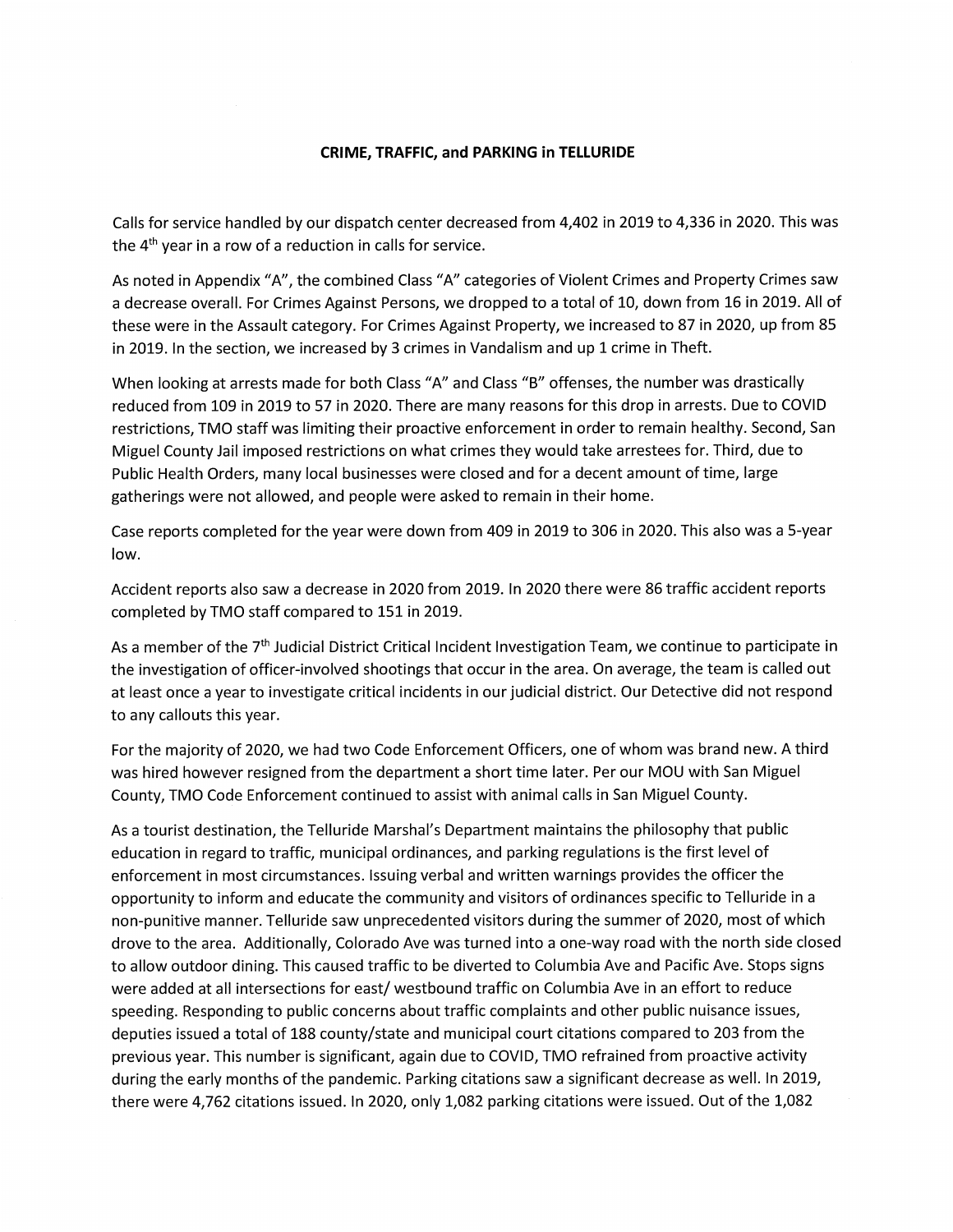citations, 687 were parking tickets, 76 were voided, and 319 were warnings. Again, a main reason for this reduction was due to COVID. For approximately three months (March-June), the Town of Telluride did not enforce parking violations. Additionally, our ticketing system was malfunctioning and unable to be used causing additional challenges.

In an effort to work with the community, Directed Patrol remains a priority for the department when not responding to calls for service. Directed patrols place deputies in designated geographic areas in response to citizen complaints. These complaints can range from traffic related issues to criminal and nuisance related activity. Along with traffic enforcement, foot patrols became a focus for our department with deputies conducting two to three foot patrols a shift.

In collaboration with the Telluride R1 School District, the Telluride Marshal's Department was able to put a full-time school resource officer (SRO) on campus. This was made possible by being awarded a federal grant which helped partially fund the position. Even with the intermediate and high school being remote for most of the year, our SRO was still extremely busy responding to a total of 108 calls between August 2020-June 2021. During the 2020/2021 school year, there was one citation issued for a minor in possession and there were zero arrests/ detentions made. Of the 108 calls, they ranged from assisting in parent/ teacher meetings, vaping/tobacco use on campus, fighting, mentoring, assisting with traffic control, and suicidal subjects. Having a full-time SRO was an area we had hoped to improve on going into 2020 and I believe we have accomplished this. Through the SRO program, we will continue to work on building positive relationships with students, faculty, and the community. Please see Appendix D for a further breakdown.

In conclusion, it is important to point out that raw statistical data provides only a partial picture of crime taking place in our community and it is sometimes difficult to fully understand how the data relates to increases or decreases in population, or to the number of people visiting and transiting the area. Appendix A provides an historic overview of crime statistics as they relate to the Town of Telluride.

It should also be noted that human behavior does not recognize geographic or jurisdictional boundaries and any town, regardless of its size, has the potential of experiencing crime. Fortunately, our overall crime numbers remain low, and through a continued partnership with the community, we can work together to provide a high level of public safety.

#### **CALLS FOR SERVICE**

The Computer Aided Dispatch (CAD) system managed by the Western Colorado Regional Dispatch Center (WestCo) compiles data regarding calls for service; any situation that requires a deputy marshal and/or code enforcement response. Calls for service include citizen requests for assistance of the Telluride Marshal's Department, officer-initiated activity called into dispatch by deputy marshals and code enforcement, or calls assigned by the Marshal's Department. CAD calls received from January 1, 2020 to December 31, 2020 totaled 4,336. (See Appendix B).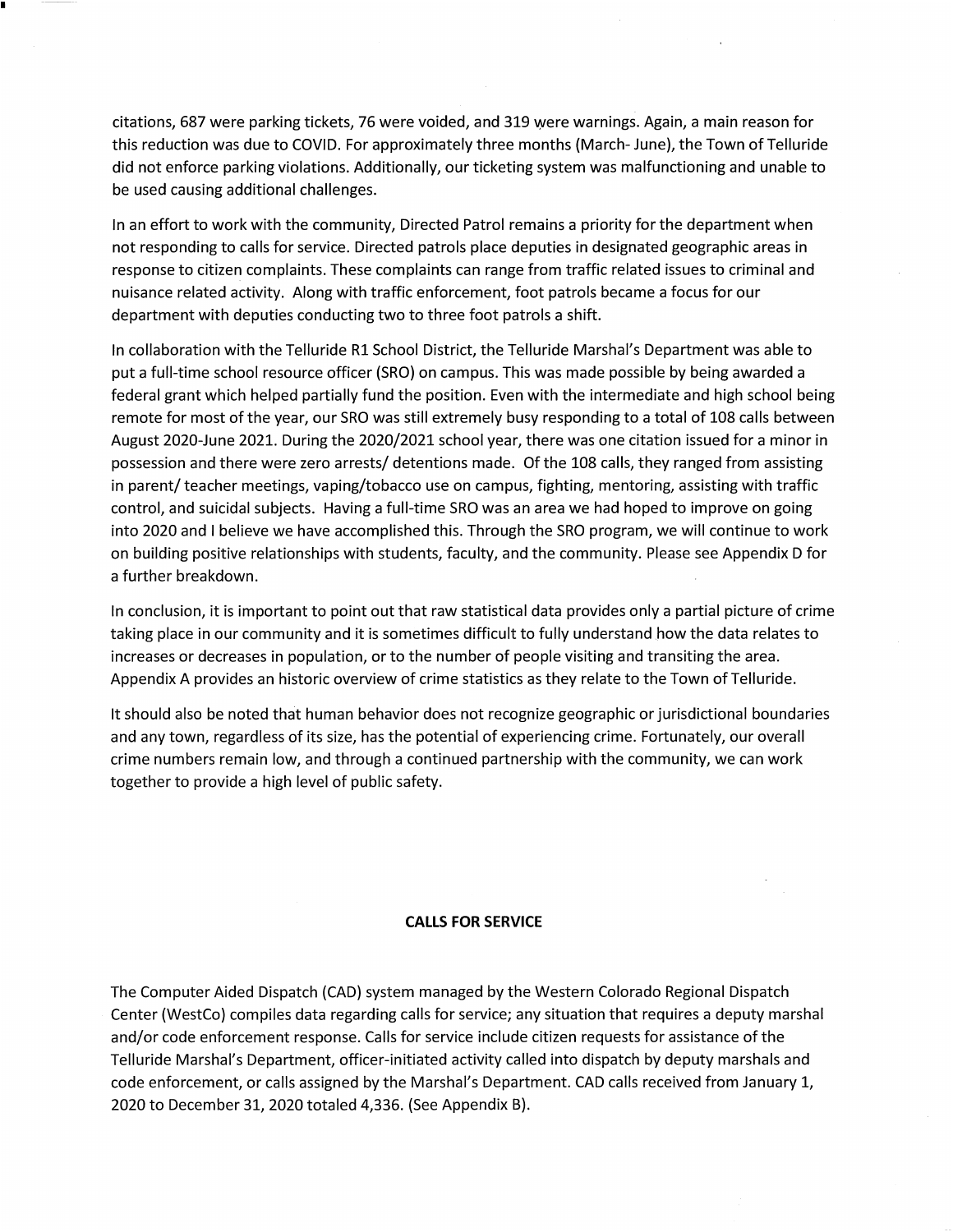The top twelve types of calls handled by the Marshal's Department in 2019 were the following:

- 1) Traffic Offense
- 2) Phone Call Requests
- 3) Directed Patrol
- 4) Fire/EMS Assist
- 5) 911 Calls \*\*
- 6) Citizen Assist
- 7) L.E. Agency Assist
- 8) Disturbance
- 9) Lost or Found Property
- 10) Parking Problem
- 11) Municipal Code Violation
- 12) Alarm

\*\* Additionally, we had 42 calls for Public Health Order. At the beginning of the pandemic, there was no easy way to account for the number of PHO calls we had as we did not have a CAD section for public crime. Eventually (approx. April 2020) calls for Public Health Order violations were given the tag "Public Order Crimes." From April 15, 2020, thru the end of the year, Telluride Marshal's Dept. responded to 42 of these types of calls. It should be noted that CAD does not differentiate between people calling in asking for guidance or questions related to the Public Health Orders versus those calls regarding violations.

Calls for service only provide a snapshot of officer activity throughout the work shift. Our deputies routinely engage in unencumbered patrol, traffic enforcement, bar checks, building checks, foot patrols, crowd management, and involvement in community service events that don't often get logged by dispatch. Deputies are frequently the first point of contact for citizens who require help or as a resource for non-crime related referrals.

In past years, the Daily Field Activity Report (DFAR) Time Study showed differences between day and night shifts in how they spent their time. Previously, the typical day shift patrol differed drastically from that of night shift due to the nature of calls handled, the time available for officer initiated activity and directed patrol, and the number of patrol deputies assigned per shift. The day shift deputy investigates a higher percentage of criminal reports due to the delayed discovery and/or reporting of crimes until business hours, the increased commuter/ visitor population during the shift, more cars involved in traffic accidents, and the opportunity to further investigate reports during the day.

Day shift deputies are also tasked with more administrative duties such as vehicle and equipment maintenance. More time dedicated to activity such as criminal investigations and administrative responsibilities allows less unencumbered time for officer-initiated activity such as traffic enforcement and foot patrol.

In 2020, the two shifts were much more equal in how they accounted for their time. The two largest categories for both shifts were unencumbered patrol and traffic enforcement. On day shift, these two categories accounted for 38% while on night shift they accounted for 31%. An area where there was some difference was on Investigation/ Follow-up. On day shift this accounted for 15% of their time while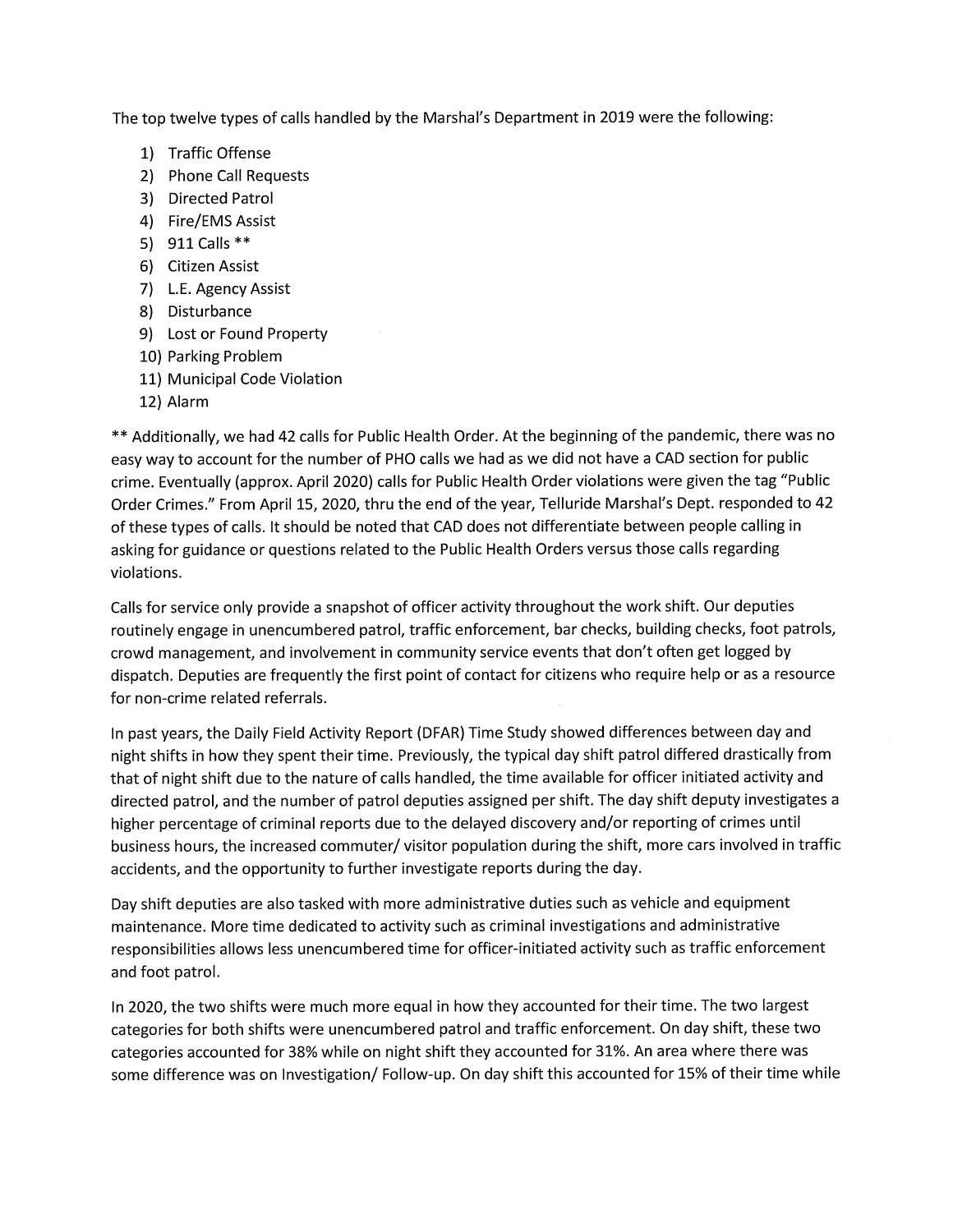it only accounted for 9% of the time for night shift. Another difference was in foot patrols. Foot patrols accounted for 4% of day shifts activities while it accounted for 12% of night shift.

Night shift tends to have more in-progress calls requiring additional personnel to safely respond and provide the necessary backup. More patrol deputies on the night shift allow for increased officerinitiated activity and directed patrol. Appendix "C", the 2019 DFAR Time Study, provides a sample breakdown of the time dedication of a patrol deputy on day shift and night shift.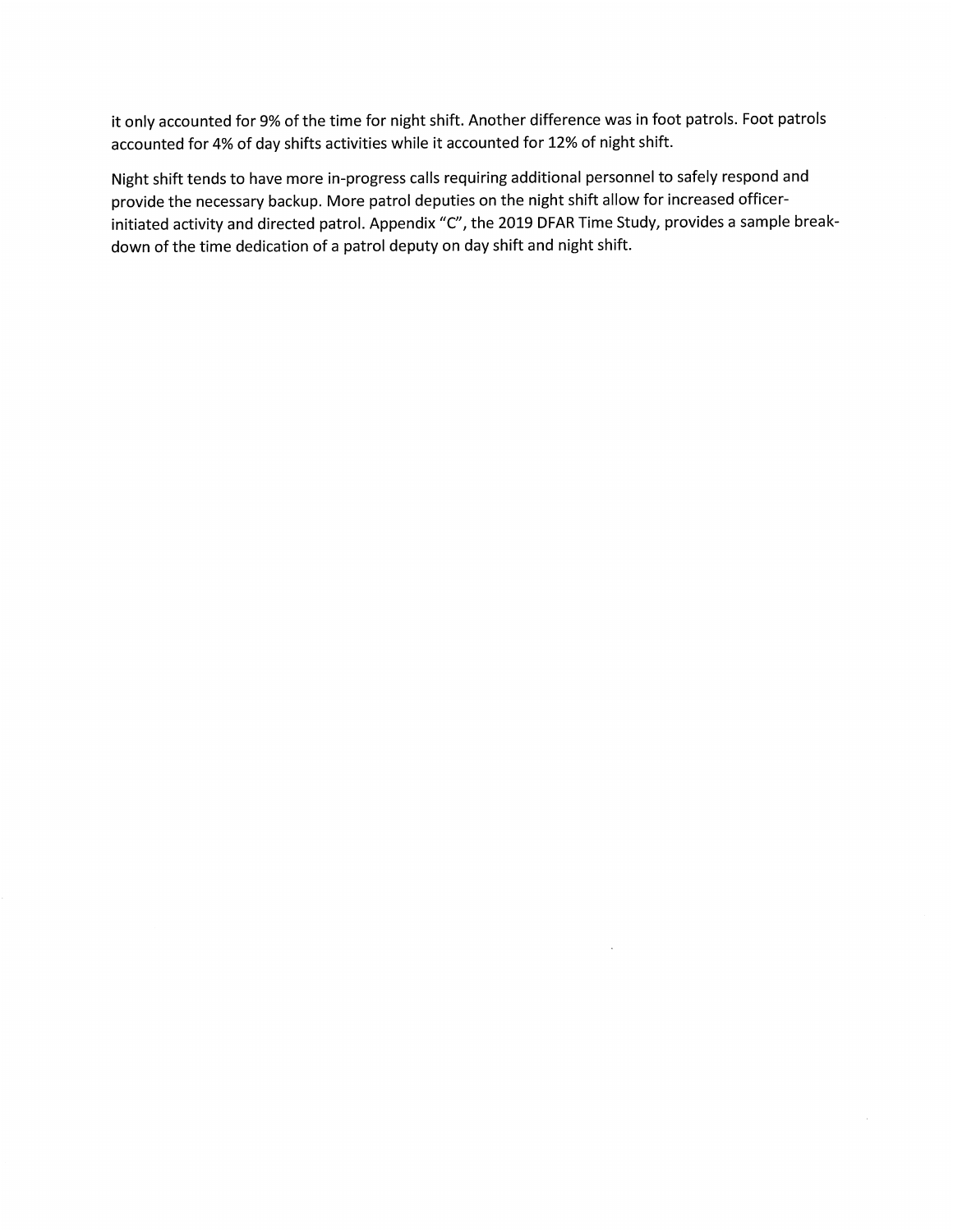### **APPENDIX A**

# **TELLURIDE MARSHAL'S DEPARTMENT National Incident-Based Reporting System 2020 Crime Totals**



## **5 Year NIBRS Crime Comparison**

| <b>CRIMES AGAINST PERSONS</b>  | 2016           | 2017           | 2018           | 2019           | 2020         |
|--------------------------------|----------------|----------------|----------------|----------------|--------------|
| Homicide                       | $\overline{0}$ | $\overline{0}$ | 0              | $\overline{0}$ | $\mathbf{0}$ |
| Forcible Rape                  | $\mathbf 0$    | $\overline{0}$ | 0              | $\overline{0}$ | $\mathbf 0$  |
| Assault                        | 20             | 13             | 18             | 16             | 10           |
| <b>TOTAL</b>                   | 20             | 13             | 18             | 16             | 10           |
|                                |                |                |                |                |              |
| <b>CRIMES AGAINST PROPERTY</b> | 2016           | 2017           | 2018           | 2019           | 2020         |
| Robbery                        | 0              | $\mathbf 0$    | $\overline{2}$ | 0              | $\mathbf 0$  |
| <b>Burglary</b>                | 11             | $\overline{2}$ | 11             | $\overline{2}$ | $\mathbf{1}$ |
| Theft                          | 86             | 86             | 80             | 51             | 52           |
| <b>Auto Theft</b>              | $\overline{7}$ | $\mathbf{1}$   | 5              | $\mathbf{1}$   | $\mathbf 0$  |
| Vandalism                      | 44             | 21             | 17             | 31             | 34           |
| <b>TOTAL</b>                   | 148            | 110            | 113            | 85             | 87           |
|                                |                |                |                |                |              |
| <b>CRIMES AGAINST SOCIETY</b>  | 2016           | 2017           | 2018           | 2019           | 2020         |
| <b>Disorderly Conduct</b>      | 28             | 17             | 18             | 24             | 25           |
| Drug Offense                   | 13             | 10             | 16             | 27             | 3            |
| D.U.I.                         | 83             | 32             | 17             | 11             | 6            |
| Harassment                     | 38             | 27             | 42             | 31             | 34           |
| <b>Liquor Violation</b>        | 28             | 8              | 15             | 16             | 8            |
| Trespass                       | 36             | 23             | 31             | 29             | 21           |
| <b>TOTAL</b>                   | 226            | 117            | 139            | 138            | 97           |

# **Municipal Citations and Parking Tickets**

| <b>County/State</b>                | 2017       | 2018 | 2019      | 2020 | <b>Parking</b> | 2017   | 2018   | 2019  | 2020  |
|------------------------------------|------------|------|-----------|------|----------------|--------|--------|-------|-------|
| <b>Citations</b>                   | 84         | 116  | 102       | 57   | <b>Tickets</b> | 4,964  | 5,502  | 2,653 | 687   |
| <b>Muni Citations</b>              | 207        | 153  | 101       | 131  | <b>Voided</b>  | 343    | 258    | 206   | 76    |
| <b>Total Citations</b>             | 291        | 269  | 203       | 188  | <b>Warning</b> | 5,301  | 5,016  | 1,903 | 319   |
| 2020 Municipal Citation Breakdown: |            |      |           |      |                |        |        |       |       |
| Traffic: 89                        | Animal: 23 |      | Other: 19 |      | <b>TOTALS</b>  | 10,608 | 10,776 | 4,762 | 1,082 |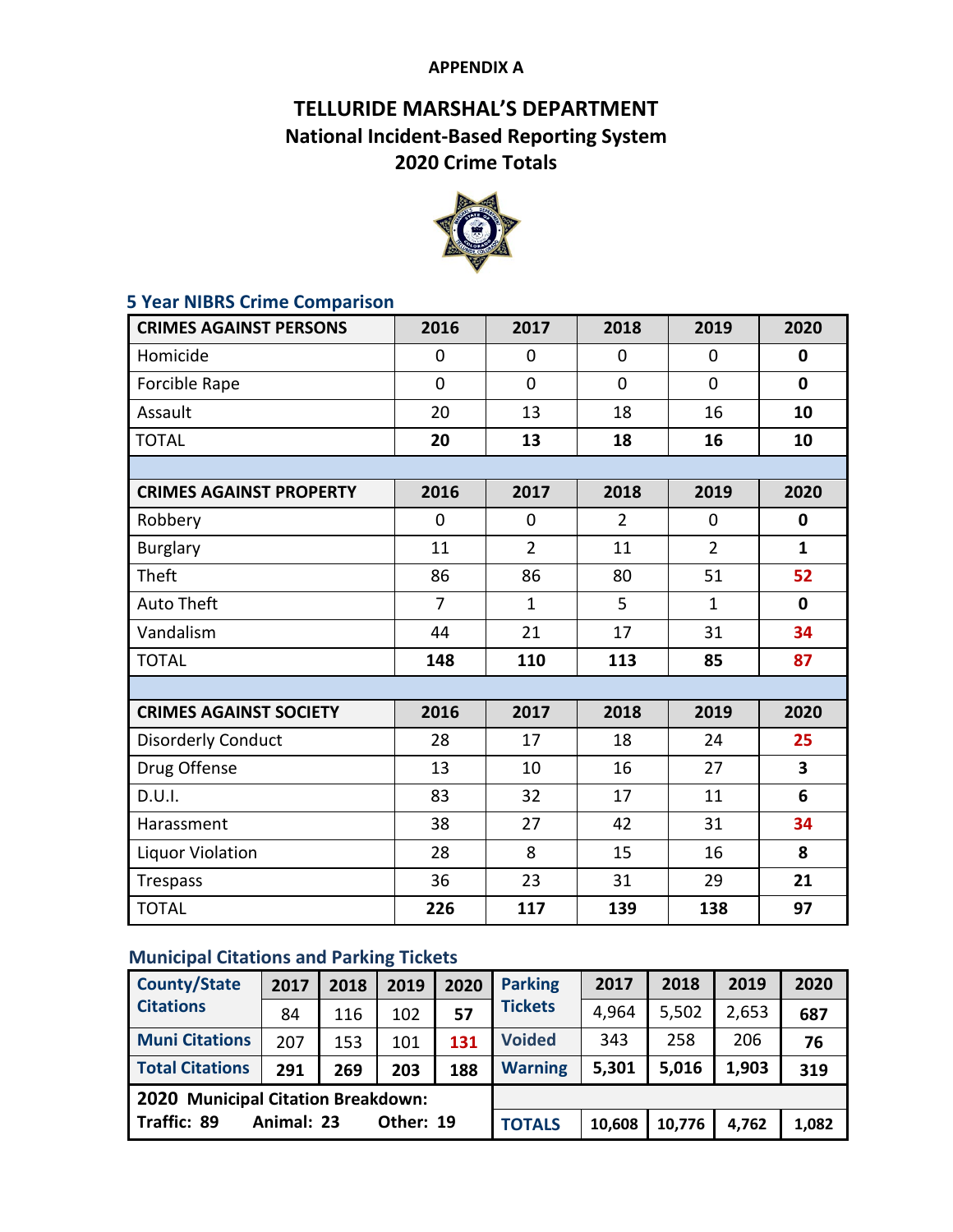| <b>ARREST CATEGORY</b>          | 2016 | 2017     | 2018          | 2019           | 2020 |
|---------------------------------|------|----------|---------------|----------------|------|
| Crime Against Person / Property | 28   | 14       | 22            | 20             | 12   |
| <b>Disorderly Conduct</b>       | 15   | 12       | 18            | 16             | 9    |
| Drug Offense                    | 13   | 8        | 8             | 16             | 2    |
| D.U.I.                          | 83   | 32       | 17            | 11             | 6    |
| <b>Liquor Violation</b>         | 4    | 5        | 8             | 10             |      |
| Vandalism                       | 6    | $\Omega$ | $\mathfrak z$ | $\overline{2}$ | 4    |
| Failure to Appear & All Other   | 36   | 30       | 46            | 36             | 17   |
| <b>TOTALS</b>                   | 179  | 101      | 119           | 109            | 57   |

## **5 Year Comparison - ADULT ARREST TOTALS (Does not include Juvenile arrests)**

## **Year to Year Comparison**

| <b>INCIDENT TYPE</b>                | 2019           | 2020 |
|-------------------------------------|----------------|------|
| Assault                             | 16             | 10   |
| <b>Burglary</b>                     | $\overline{2}$ | 1    |
| <b>Detox Holds</b>                  | $\mathbf 1$    | 0    |
| <b>Disorderly Conduct</b>           | 24             | 25   |
| Disturbances & Disturbing the Peace | 119            | 152  |
| <b>Drugs</b>                        | 27             | 3    |
| D.U.I.                              | 11             | 6    |
| Harassment                          | 31             | 34   |
| Juvenile Diversion Referrals        | 11             | 6    |
| <b>Liquor Violation</b>             | 16             | 8    |
| <b>Motor Vehicle Theft</b>          | 1              | 0    |
| Sex Offense - Other                 | 8              | 7    |
| Suspicious Person / Circumstance    | 67             | 52   |
| Theft                               | 51             | 52   |
| <b>Traffic Accidents</b>            | 151            | 86   |
| <b>Trespass</b>                     | 29             | 21   |
| Vandalism                           | 31             | 34   |

| Case Report #'s per year* | 2016 | 2017 | 2018 | 2019 | 2020 |
|---------------------------|------|------|------|------|------|
|                           | 506  | 413  | 415  | 409  | 306  |

\*Case report numbers may be drawn for criminal reports, incidents, accidents, agency assists, etc.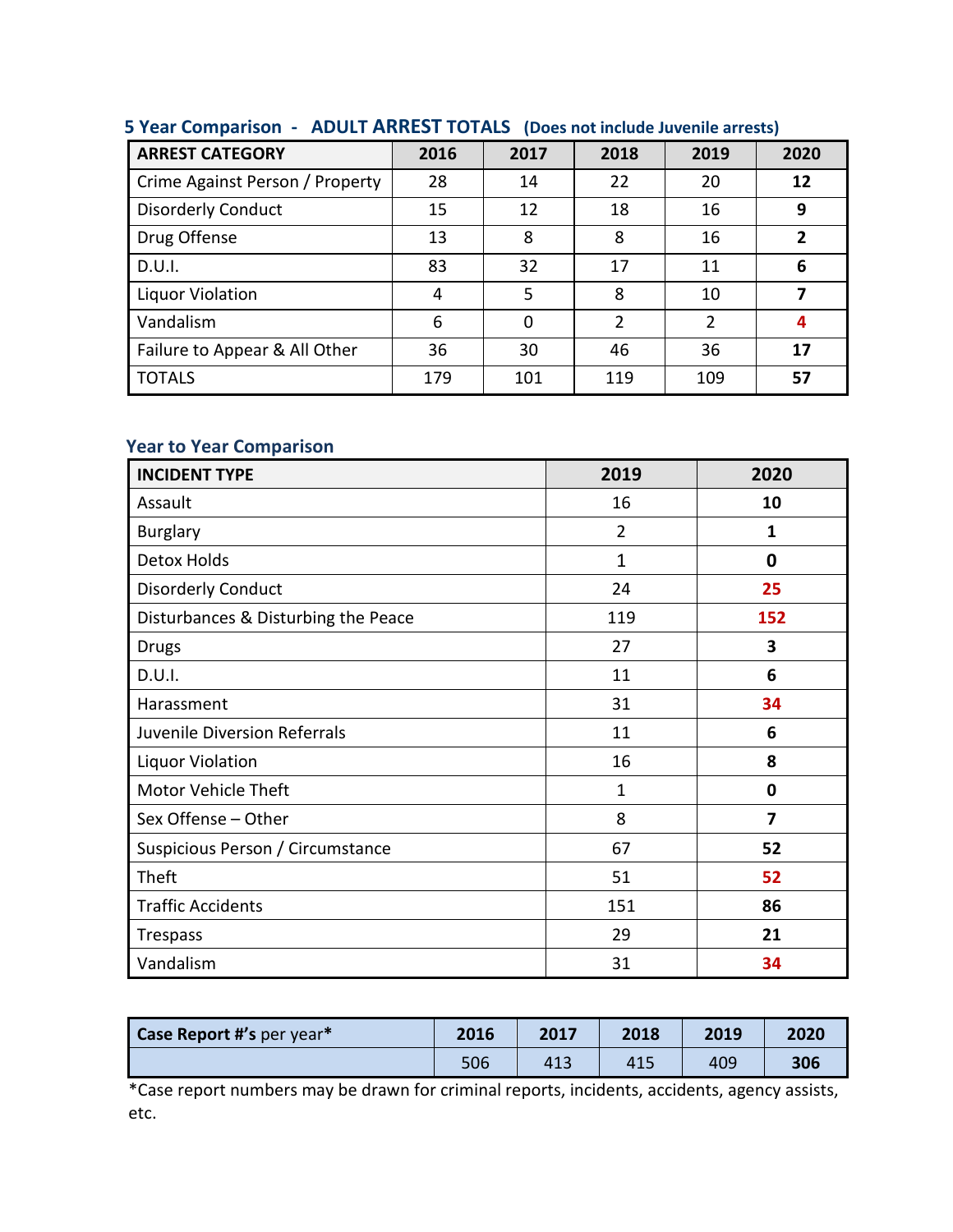#### **APPENDIX B**

# **2020 CAD\* CALLS LOGGED**

### **BY**

## **INCIDENT TYPE**



# **12 Most Frequent Radio and Telephone Calls through WESTCO Regional Dispatch Center**

| <b>Year and % of Call Volume</b> | 2020  | % of TOTAL<br><b>Calls Rcvd.</b> | 2019  |
|----------------------------------|-------|----------------------------------|-------|
| <b>TRAFFIC OFFENSE</b>           | 570   | 13.1%                            | 450   |
| <b>PHONE CALL REQUEST</b>        | 535   | 12.3%                            | 465   |
| <b>DIRECTED PATROL</b>           | 392   | 9.0%                             | 488   |
| <b>FIRE / EMS ASSIST</b>         | 253   | 5.8%                             | 323   |
| 911 CALLS **                     | 183   | 4.4%                             | 122   |
| <b>CITIZEN ASSIST</b>            | 172   | 3.9%                             | 141   |
| <b>L.E. AGENCY ASSIST</b>        | 153   | 3.5%                             | 170   |
| <b>DISTURBANCE</b>               | 152   | 3.5%                             | 119   |
| <b>LOST OR FOUND PROPERTY</b>    | 141   | 3.2%                             | 149   |
| <b>PARKING PROBLEM</b>           | 137   | 3.1%                             | 196   |
| <b>MUNICIPAL CODE VIOLATION</b>  | 128   | 2.9%                             | 235   |
| <b>ALARM</b>                     | 112   | 2.5%                             | 120   |
| <b>SUBTOTAL of 2020 Top 12</b>   | 2,928 |                                  | 2,978 |
|                                  |       |                                  |       |
| <b>TOTAL reported calls</b>      |       | 1.5%                             |       |
| via Dispatch in                  | 4,336 | Decrease in                      | 4,402 |
| 2020                             |       | <b>CAD calls</b><br>from 2019    |       |

 **\* CAD = Computer Aided Dispatch** 

 **\*\* 911 Calls include 911 hang-ups, misdials and open lines.**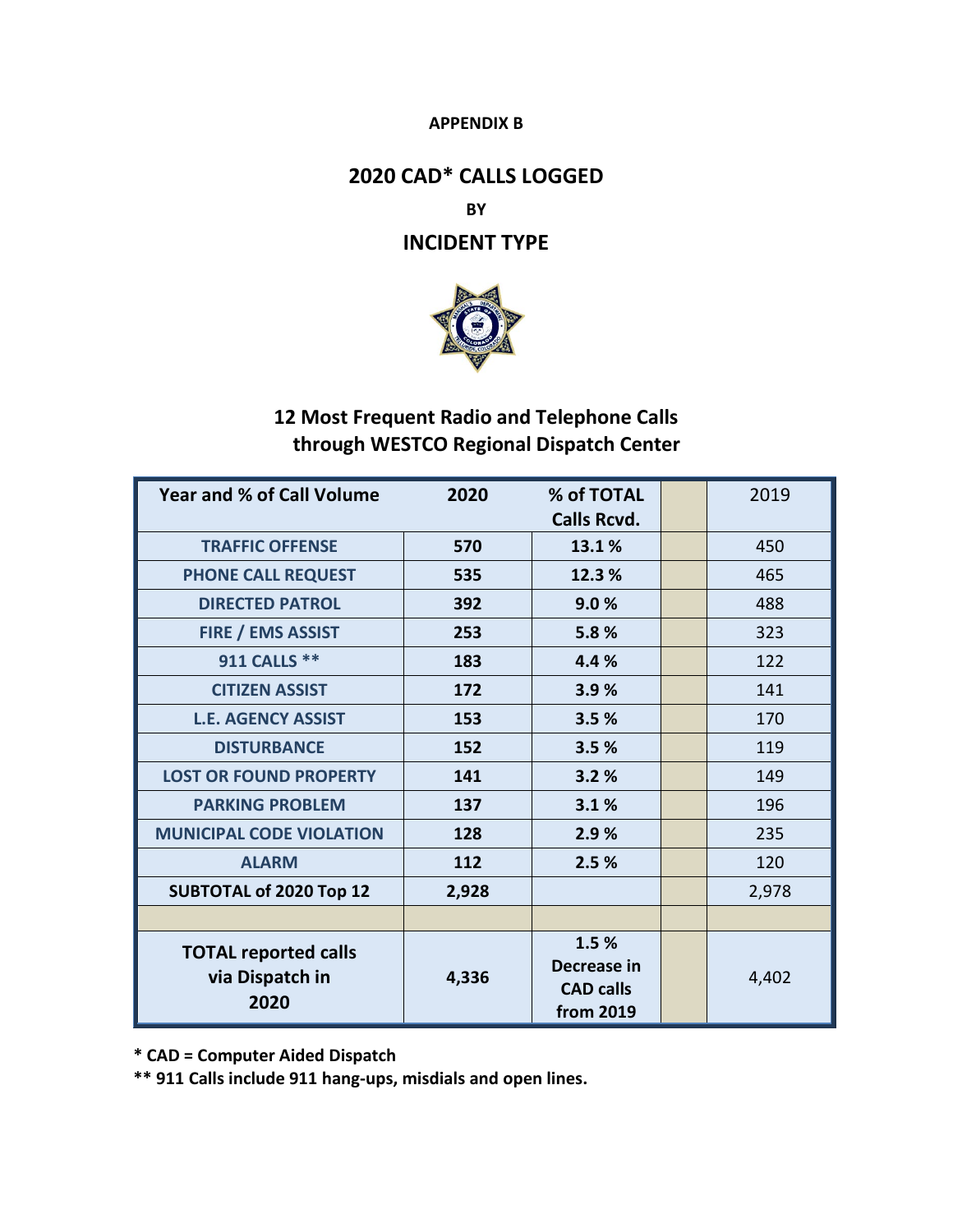#### **APPENDIX C**



# **2020 DAILY FIELD ACTIVITY REPORT TIME STUDY**

**Night Shift** 

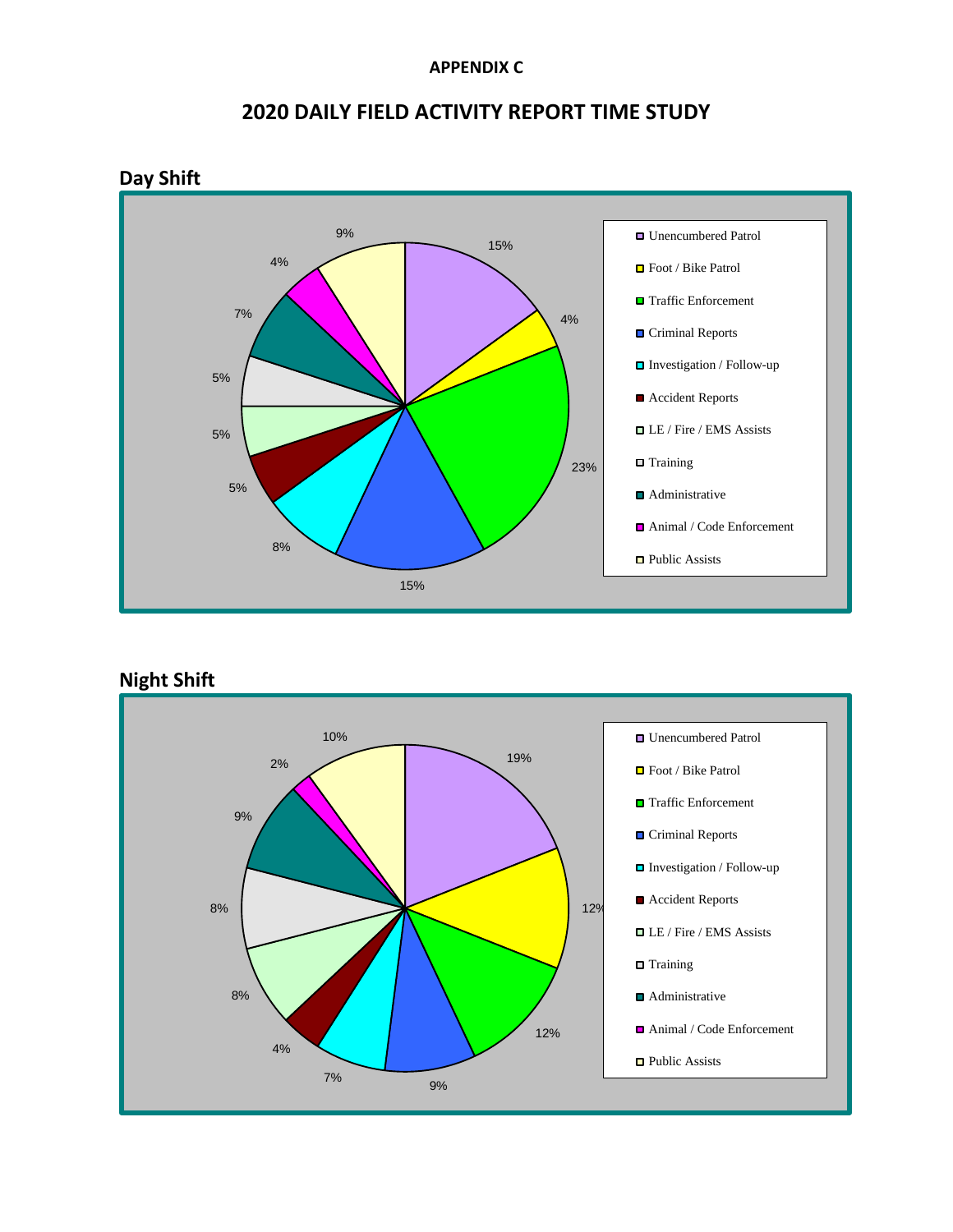# Appendix D

| <b>TELLURIDE SCHOOL DISTRICT</b> |              |                          |                | Month to Month Report 2020 -2021 |              |                |              |                |                |              |                       |
|----------------------------------|--------------|--------------------------|----------------|----------------------------------|--------------|----------------|--------------|----------------|----------------|--------------|-----------------------|
| <b>SCHOOL RESOURCE OFFICER</b>   |              | Aug'20   Sep'20   Oct'20 |                | Nov'20 Dec'20 Jan'21             |              |                | Feb'21       | Mar'21 Apr'21  |                |              | May'21 Yr End 2020-21 |
| <b>Assist Elementary School</b>  |              |                          |                |                                  |              |                |              |                |                |              |                       |
| Assist Intermediate School       |              |                          |                |                                  |              | $\mathbf{1}$   |              |                |                | 3            | $\vert$ 4             |
| <b>Assist Middle School</b>      |              |                          |                |                                  |              |                |              |                |                | $\mathbf{1}$ | 1                     |
| <b>Off campus Presentations</b>  |              |                          |                | $\overline{2}$                   |              |                |              |                |                |              | $\overline{2}$        |
| On Campus Presentations/Zoom     |              |                          |                |                                  |              |                | $\mathbf{1}$ |                | 4              |              | 5                     |
| <b>STAFF INCIDENT</b>            | $\mathbf{1}$ |                          | $\overline{2}$ |                                  |              |                |              | $\overline{2}$ | $\mathbf{1}$   |              | 6                     |
| Vandalisms                       |              |                          |                |                                  |              |                |              |                |                |              | na                    |
| <b>Tobacco/Vape Violations</b>   |              |                          |                |                                  |              |                |              | $\mathbf{1}$   |                |              |                       |
| Alcohol/Marijuana                |              |                          |                |                                  |              | $\mathbf{1}$   |              | $\mathbf{1}$   | $\overline{2}$ | $\mathbf 1$  |                       |
| <b>Narcotics Incidents</b>       |              |                          |                |                                  |              |                |              |                |                | $\mathbf{1}$ |                       |
| <b>Suspicious incident</b>       |              |                          |                |                                  |              |                |              | 1              |                | $\mathbf{1}$ | $\overline{2}$        |
| <b>Threat</b>                    |              |                          |                |                                  |              |                |              | $\mathbf{1}$   | $\mathbf{1}$   |              | $\overline{2}$        |
| <b>Weapons</b>                   |              |                          |                | $\mathbf{1}$                     |              |                |              |                |                |              | $\mathbf{1}$          |
| Suicidal subject/attempt         |              |                          |                |                                  |              | $\overline{2}$ |              | $\mathbf{1}$   | $\mathbf 2$    |              | 5                     |
| <b>Theft</b>                     |              |                          |                |                                  | $\mathbf{1}$ | 1              |              |                | $\mathbf{1}$   |              | $\overline{3}$        |
| <b>Sex Assault Report</b>        |              |                          | $\mathbf{1}$   | $\mathbf{1}$                     |              |                |              | $\mathbf{1}$   |                |              | 3                     |
| <b>Child Abuse Report</b>        |              |                          |                |                                  |              |                |              |                |                | $\mathbf{1}$ | $\mathbf{1}$          |
| <b>Assault</b>                   |              |                          | $\mathbf{1}$   |                                  |              |                |              |                |                |              | $\mathbf{1}$          |
| <b>Truancy issue-assist TSD</b>  |              | 4                        |                |                                  |              |                | $\mathbf{1}$ | $\mathbf{1}$   | $\mathbf{1}$   |              |                       |
| Disturbance/Fight                |              |                          |                |                                  |              |                |              | 1              |                |              |                       |
| <b>Bullying/harassment</b>       |              |                          |                |                                  |              | $\overline{1}$ | $\mathbf{1}$ |                |                | $\mathbf{1}$ | 3                     |
| <b>Parent Conf/Meeting</b>       |              |                          | 3              | $\overline{2}$                   | 3            | $\overline{2}$ | 4            |                |                |              | 14                    |
| <b>Damaged Property</b>          |              |                          |                |                                  |              |                |              | $\mathbf{1}$   |                |              | $\overline{1}$        |
| Domestic Violence                |              |                          |                |                                  |              |                |              |                | 1              | $\mathbf{1}$ | $\overline{2}$        |
| <b>Asst. Other Agency</b>        |              | $\overline{2}$           |                |                                  |              | $\mathbf{1}$   | $\mathbf{1}$ |                |                |              | $\overline{4}$        |
| On Campus Traffic Accidents      |              |                          |                |                                  |              |                |              |                |                |              | na                    |
| Lost property                    |              |                          |                |                                  |              |                |              |                | 1              |              | $\mathbf{1}$          |
| <b>Direct Traffic</b>            |              | $\mathbf{1}$             |                |                                  |              |                |              |                |                |              | $\vert$ 1             |
| <b>Behavioral Problems</b>       |              |                          |                |                                  |              |                |              |                |                |              | na                    |
| <b>Asst Juvenile Diversion</b>   |              | $\overline{2}$           |                |                                  |              |                |              |                |                |              | $\overline{2}$        |
| <b>Welfare check</b>             |              |                          |                |                                  |              |                | 1            |                |                |              | $\mathbf{1}$          |
| <b>Asst Social Services</b>      |              | 3                        |                |                                  |              | $\mathbf{1}$   | $\mathbf{1}$ |                |                |              | 5                     |
| Dolphin House interviews         |              |                          | $\mathbf{1}$   |                                  |              |                |              | $\mathbf{1}$   |                |              | $\overline{2}$        |
| <b>Parent/staff Crime Report</b> |              |                          |                |                                  |              |                |              |                |                |              |                       |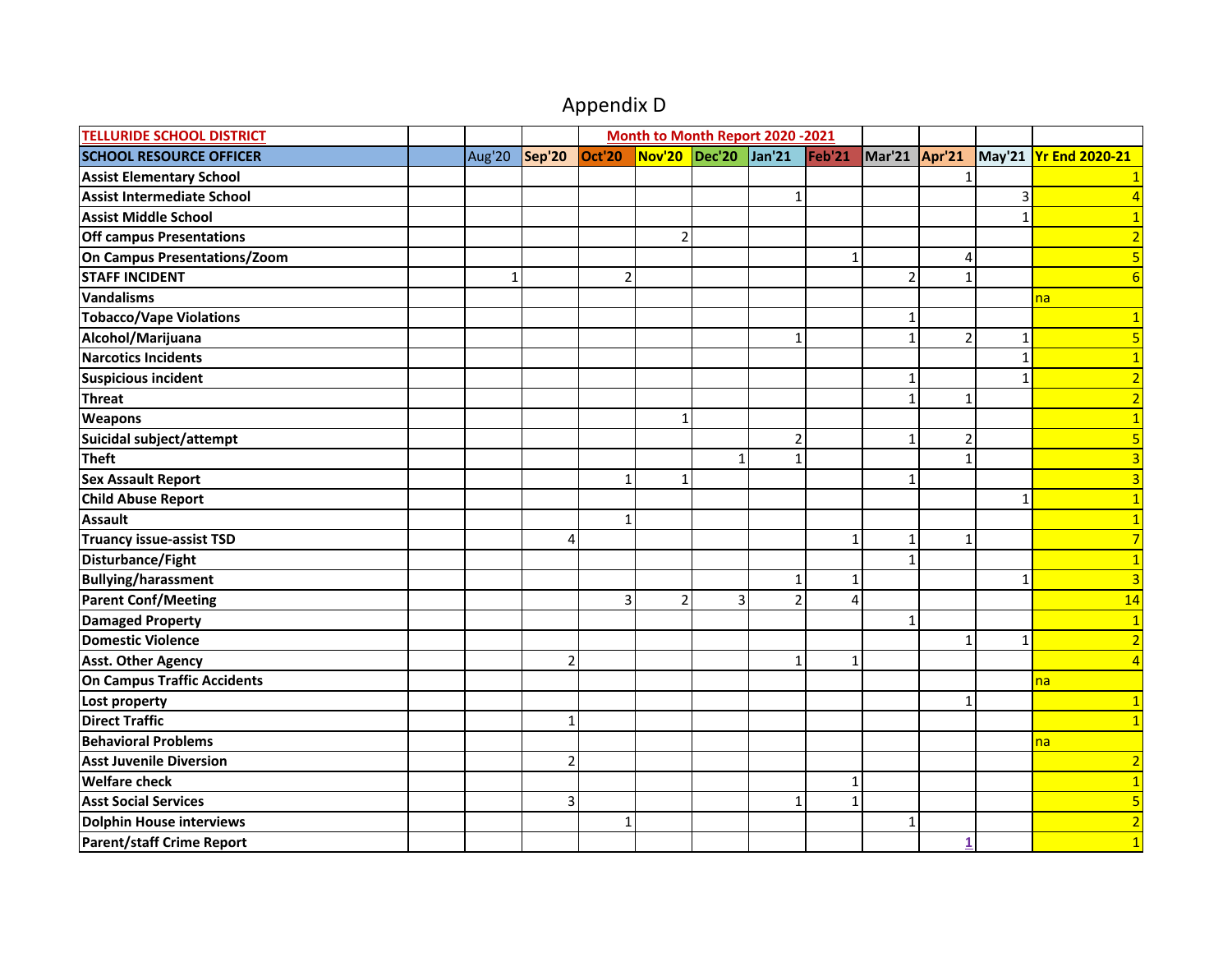| Total Arrests/juv summons                            |           |       |                |          |  |  |            |   |
|------------------------------------------------------|-----------|-------|----------------|----------|--|--|------------|---|
| Case reports off campus TMO, MV, SMSO, MPD           |           | 1-Jan |                |          |  |  |            |   |
| <b>Total Court/JD Summonses</b>                      |           |       |                |          |  |  |            |   |
| <b>Case reports TOTAL</b>                            | 2         |       |                |          |  |  |            |   |
| <b>Classroom Activities (Month &amp; Yr total)</b>   |           |       |                |          |  |  |            |   |
|                                                      |           |       |                |          |  |  |            |   |
| <b>SRO classes/training</b>                          |           |       |                |          |  |  |            | 3 |
| <b>Mentorships</b>                                   | <b>HS</b> |       |                |          |  |  |            |   |
| <b>Jocelyn Neito Sept-Dec</b>                        |           |       |                |          |  |  |            |   |
|                                                      |           |       |                |          |  |  |            |   |
| <b>Special Events/SPORTS/parades</b>                 |           |       |                |          |  |  |            | 3 |
| <b>Graduation HS</b>                                 |           |       |                |          |  |  | <b>Yes</b> |   |
| <b>Fire Dept./Ambulance Assist</b>                   |           |       |                |          |  |  |            |   |
| 911/Alarms                                           |           |       |                | $1$ -Jan |  |  |            |   |
| <b>School Drills Attended (Month &amp; Yr Total)</b> |           |       |                |          |  |  |            |   |
| Fire Drill TES TIS TMS THS                           |           | 2-Jan | $\overline{2}$ | $2-Jan$  |  |  |            |   |
| School started 08/24 Covid schedule K-5              |           |       |                |          |  |  |            |   |
| 6-12 Modified 1/2 and 1/2 till April 2021            |           |       |                |          |  |  |            |   |
|                                                      |           |       |                |          |  |  |            |   |

# **TOTAL STUDENT COUNT 2020 FALL**

| Elementary   |    |
|--------------|----|
| PK3          | 11 |
| PK4          | 14 |
| Kindergarten | 63 |

| Kindergarten               | 63  |
|----------------------------|-----|
| <b>First Grade</b>         | 52  |
| Second Grade               | 56  |
| Total                      | 196 |
| <b>Intermediate School</b> |     |
| <b>Third Grade</b>         | 64  |
| <b>Fourth Grade</b>        | 57  |
| <b>Fifth Grade</b>         | 55  |
| Sixth Grade                | 73  |
| Total                      | 249 |
| <b>Middle School</b>       |     |
| Seventh Grade              | 76  |
| Eighth Grade               | 92  |
| Total                      | 168 |
|                            |     |